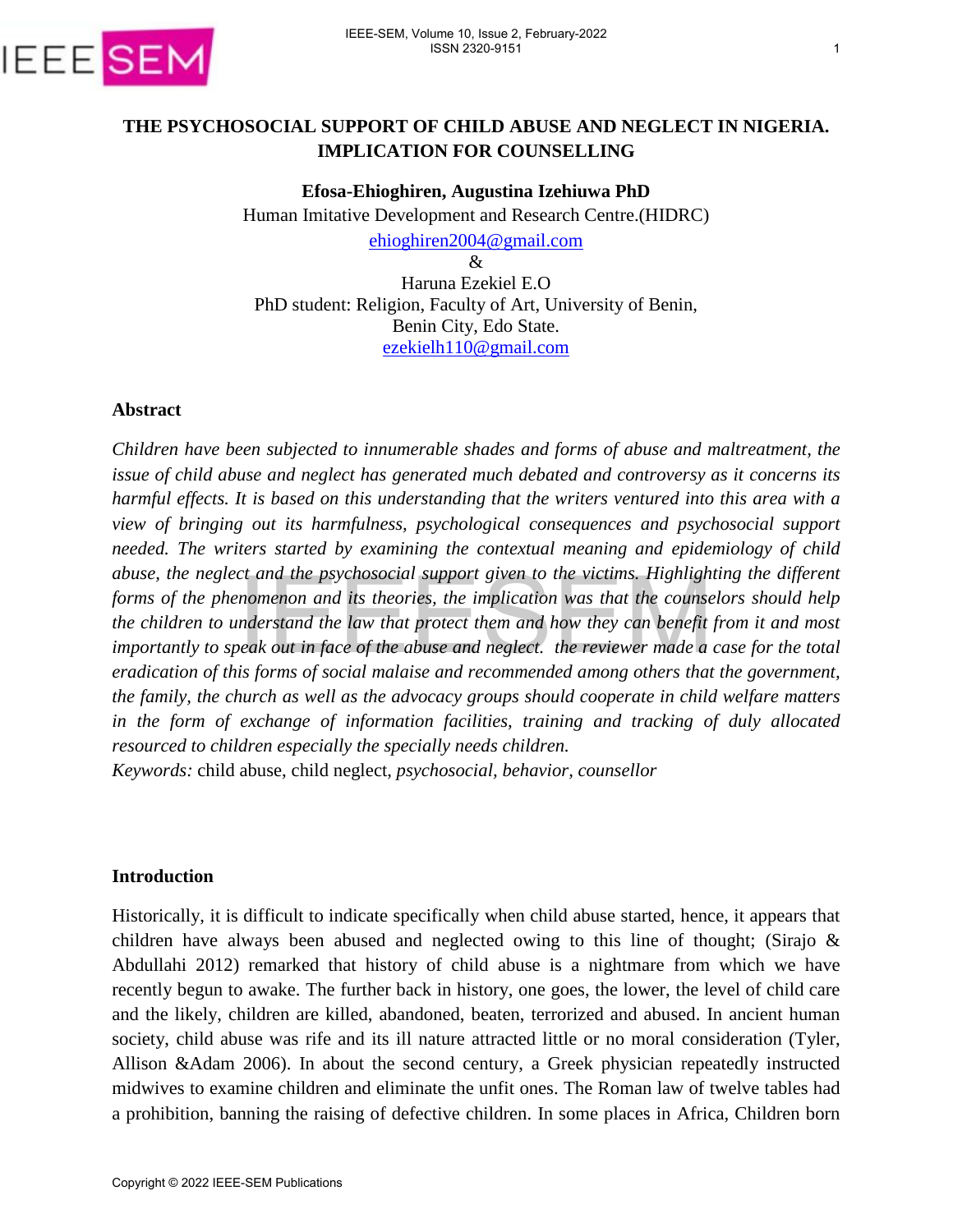as twins were only recently allowed to live (Ogwumike 2001). Evidently, the origin of child abuse is closely tied up with the origin of man's token freedom of the will.

Child abuse is an act which individuals, institutions or processes engages in which directly or indirectly harms the children or damages their prospects of a safe and healthy development into adulthood (Achema, Emmanuel & Odinigwe 2014). The definition of child abuse and neglect has been expanded considerably to include more than just beaten of a child and the likes.

It is viewed as anything done to a child that poses a significant harm or damages to the physical, sexual, emotional and mental development of the child (Eya 2002). It is a problem that can result from a complex combination of factors which will make parents and/or caregivers to abuse the children which are inherent in individuals, families, social factors, single parenthood, poverty, drug abuse, alcohol abuse and mental health problems (Ogwumike 2001). Child abuse is a problem that has been living with man and seen by many as one of his day to day activities and it entails the betrayal of a caregiver's position of trust and authority over a child. It takes many different forms like child labour, trafficking, early marriage, neglect and so on. (Adeyemo & Bamidele 2014) agrees that this abuse in developing country is attributed to poverty, family size, unemployment, bounded labour, unscrupulous employers of labour among others.

Olusegun & Idowu (2016) added that Child abuse is any act or failure to act on the part of a parent or caretaker which results in death, serious physical or emotional harm, and sexual abuse or exploitation It includes any acy or condition injurious to the child's physical and emotional health that has been inflicted on the child by the parents guardians or other caregivers. In the woeds of words of coleman (2006) child abuse is any form of physical, mental or sexual exploitation of the child or cruelty towards the child by an adult ( parent or care) that causes significant harm to its victim. Ebigbo (2000) sees child abuse and neglect as a particular type of parent child relationship which can exist in combination of any other psychological illness and other character disorders. Comer (2006) stated that child abuse is a problem that affects too many children and which has an enormous impact on children's psychological development. He added that child abuse it's the non- incidental use of excessive physical or psychology force on the child by an adult. parent or caretaker which results in death, serious physical or emotional harm, or exploitation It includes any acy or condition injurious to the child's physical<br>health that has been inflicted on the child by the parents

Child neglect has been defined as, "a failure to provide basic needed care for the child such as shelter, food, clothing, education, supervision, medical care, and other basic necessities needed for the child's physical, intellectual, and emotional development." (Okafor 2010) There are various categories of neglect such as: physical, medical, environmental neglect, emotional neglect, and educational (Kathleen 2013). Neglected children usually have intellectual, physical, social, psychological and developmental problems. They are often socially withdrawn, suffer from malnutrition, and are susceptible to several fatalities due to the absence of caregivers at critical moments (National Human Rights Commission, 2013).

In Nigeria for example child abuse is either seen a bye product of poverty or as a societal norm. Whatever way, one looks at it: most cases of child abuse in Nigeria can be ascribed to poverty rather than character disorder. This may explain why abuse may see the situation as part of life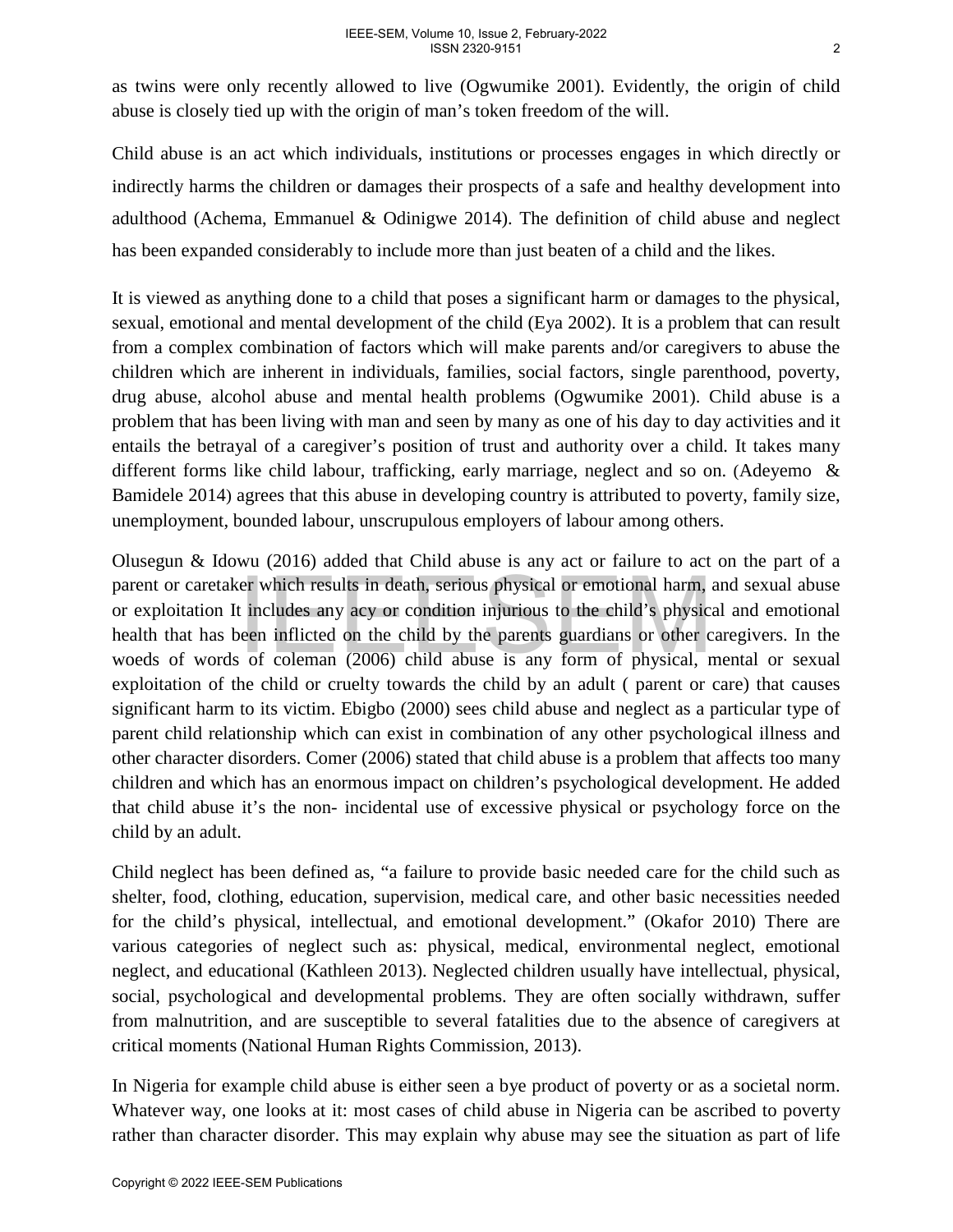rather than avoidable phenomenon. Epidemiological study of child abuse and neglect showed that at least 5 parent and 26 percent of children in United states are physically abused yearly (AMPPCAN 2006). Surveys suggests that one of every 10 children in the developed world e.g united states here are psychologically abused such as being kicked, bitten, hit, beaten or threatened with a knife or gun (Corner, 2006)

The cause of child abuse and neglect include inherited cruelty which is mistake for a pattern of rearing (Ogwumike 2001). Many abuses do not know any other pattern of child rearing. Very often an abuser was abused as a child, thus they models themself after the mother and projects established that basic trust which Tyler et al (2006) says is important for later social interaction. The abuser may not have had the emphatic mothering experience as child; hence as an adult, they took upon for the lost love and care in their own children, and making this demand when the child is totally unprepared leads to child abuse.

The abuser as a child had harbored ill feelings towards the mother. Shoe could not then act out against the mother but as an adult, she then acts out on her children. Having an unwanted baby can result to child is even abandoned after birth. Apart from the afore- mentioned causes of child abuse, the rest include alcoholism, drug addiction, impossible living conditions, unbearable stress etc. whatever the cases, both the culprit and victim of abuse need help. Against this backdrop necessitated this write up on the psychosocial support of child abuse and neglect in Nigeria. Implication for counseling that is aimed at addressing this national problem while proffering solution to it.

### **Forms of child abuse**

Children have been subjected to innumerable shades and forms of abuse and maltreatment. (Olusegun & Idowu 2016) identifies abuses to include physical, emotional, psychological and sexual abuse; others non-sexual abuse includes child labour, kidnapping, and neglect. The physical abuse is the most frequently reported form of abuse and this is technically defined as wilful physical injury inflicted upon the child. (Okafor 2010) asserted that, it can take the form of shaking, kicking, burning, starving the child and any act that is harmful to the child's body. Emotional/Verbal abuse as injury of psychological self which may be as a result of parental hostility in form of continuous terrorizing, rejection, insult, criticism or in form of humiliating (Adeyemo et al 2014). Sexual abuse which is not largely reported by children may be due to threats, rape, incest, sexual assaults and violation while Incest is the most secretive, and discovery is accidental proffering solution to it.<br> **Eorms of child abuse**<br>
Children have been subjected to innumerable shades and forms of abuse are<br>
Children have been subjected to innumerable shades and forms of abuse are<br>
colusegun & Idowu 20

The following are the most forms of child abuse and neglect on Nigeria, physical abuse, emotional abuse, sexual abuse, nutritional abuse, medical abuse, education abuse, recreational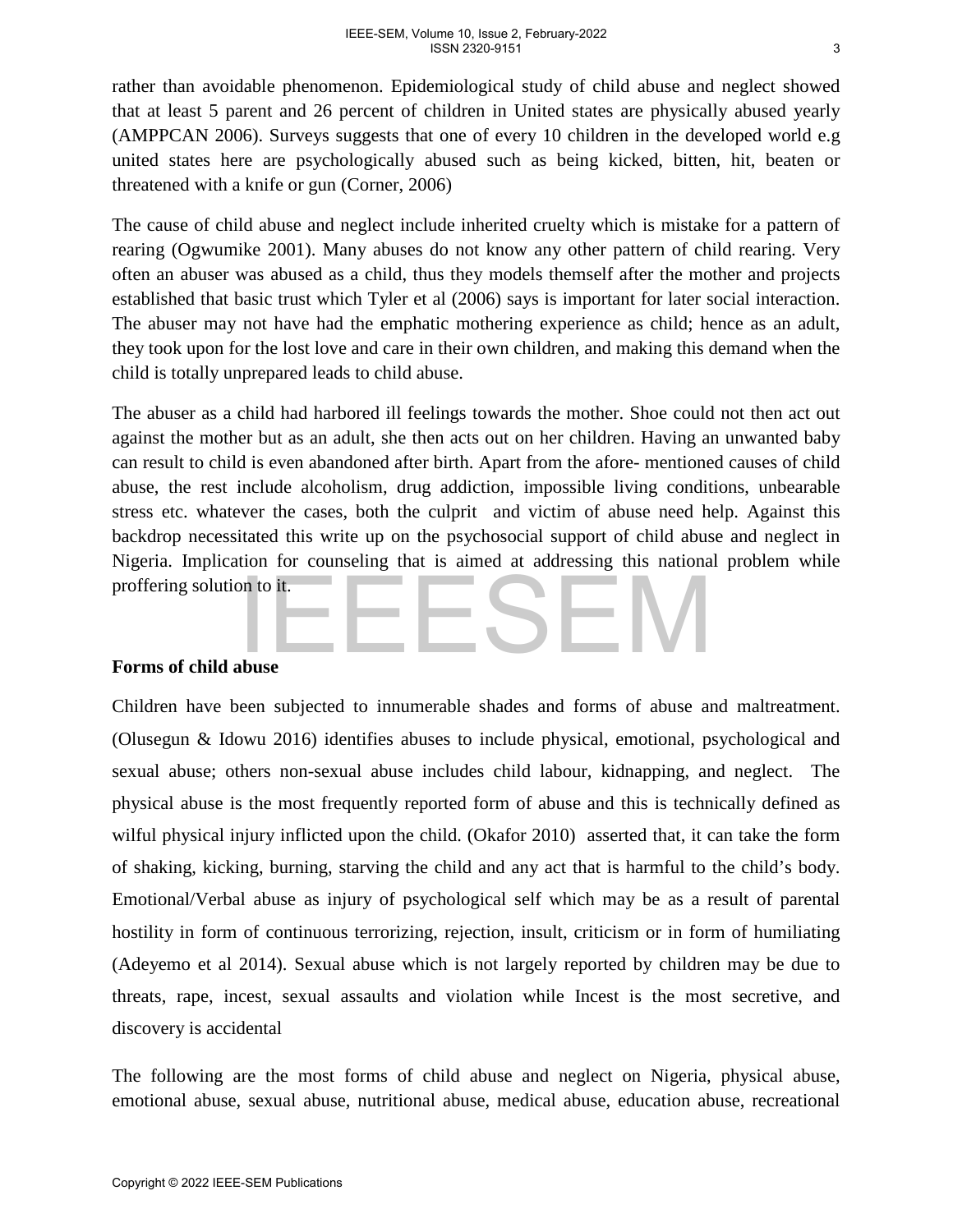abuse, and institutional abuse. Others include physical neglect, emotional neglect, educational neglect, sexual neglect, institutional neglect and medical neglect.

**Physical abuse and neglect:** involve child battering leading to pain and injuries or inflicting a body injury the abusive a parent may inflict on the child. There are wide varieties of physical injuries which include bearing, pushing against an object, twisting the ear or lip, flogging or pouring hot water on the whole body This is the most prevalent form of abuse in Nigeria (Achema 2014). Physical neglect on the other hand involves activities or acts which disregard or encourage disregard for body care and physical outlook.

**Emotional abuse and neglect**: include verbal insult, scolding ridicules, threats, intimidation, victimization and suppression of opinions of children by adults mostly parents or care-givers and (Kathleen 2013). In emotional abuse, the parent is so dependent on the child that the parent-child role is reversed. The child with his limited capabilities cannot meet the demands and therefore becomes frustrated. He may want to run away from the family environment and its hardship. These days of mass retrenchment and unemployment of parents, one can suspect that many Nigeria children are suffering from emotional neglect which can result to poor or retard development which can lead to physical, mental, social and psychological problem this makes some children to hawk wares before and after school session each day and they are left with no time to relax, play or think for themselves. Verbal abuse is the most commonly used. This included insults on the child, shouting or screaming at them and calling them names "you not worth kobo" "you are worthless"'. Thus demoralizes the child leading to low self concept (esteem), indecision and amnivalaence. Emotional abuse can even lead to poor school achievement with poor national development as the end result or product. Emotional neglect includes all acts or behaviours aimed at ignoring or rejection of the child. This is mostly psychological and it includes lack of denial of warmth, affection, tenderness, love and participation. (Okafor 2010) added that it can be the most damaging of all the abuses. This is where the parents show no sign of love towards the child. Thus, the child feels empty, frustrated and dejected. This is lead to low self concepts with its ate need consequence. In Nigeria, parents are prone to demonstrating their love for the children through actions of favour and are not given to the verbal ' I love you' syndrome as found in the western world. Also closely related is medical abuse which is emotional neglect; involves total disregard to medical needs of the child or acts of self-prescription. worth kobo" "you are worthless"". Thus demoralizes the child leading to 1<br>(esteem), indecision and amnivalaence. Emotional abuse can even lead<br>achievement with poor national development as the end result or product. E<br>incl

**Sexual abuse and neglect:** comprises all sexual overtimes made to a girls by a man with the aim of taking an undue advantage of the girl buton, oral sensitization, organ exposure and carnal penetration. Sexual neglect involves giving wrong sexual information to girls and blanker ban on all forms of sex education (Sirajo 2012).

.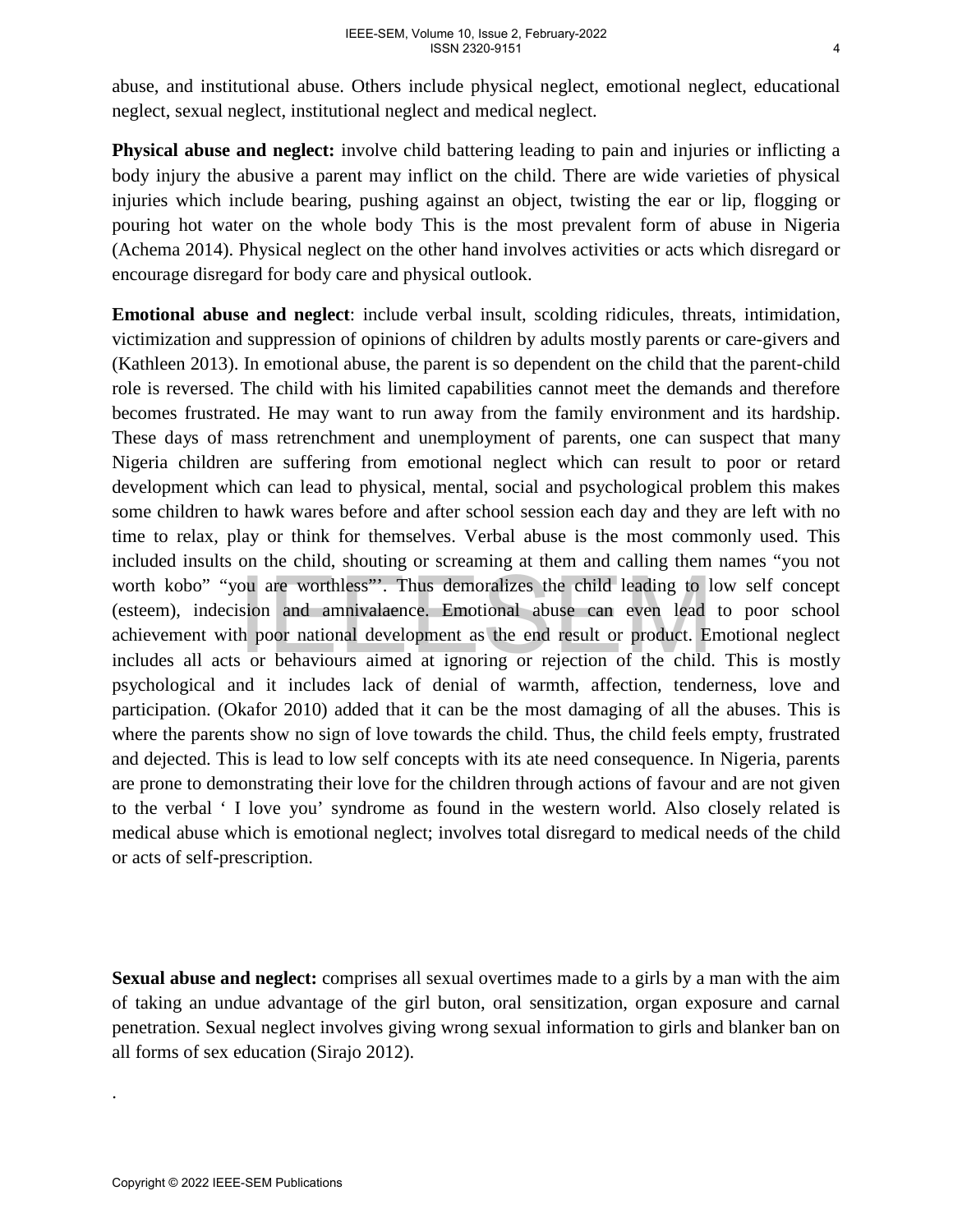**Nutritional abuse**: involves outright starvation, inadequate feeding and malnutrition. Nutritional neglect encompasses inadequate feeding menu, practices and schedules. Timed feeding by lactating mothers is an example of this while the act of given a particular brand of food to a child constitutes another.

**Educational abuse:** comprises all acts or activities which hamper the child intellectual attainment e.g, late admission to school, no schooling inability to provide writing materials to the child, non- payment of school fees and no provision of school late and reading without desk. While Educational neglect involves inability to provide adequate materials and dumping the child at school without attention such as visiting the child regularly. This is a typical of parents mentally retards children (National Human Rights Commission 2013).

## **Effects of child abuse and neglect**

All type of child abuse and neglect leave lasting scars. Some of those cars might be physical, but emotional scaring has long lasting effects throughout life, damaging a child's sense of self, ability to have healthily relationship and ability to function at home, at work and at school. Some affects include:

- i. **Lack of trust and relationship difficulties**: if you can't trust your parents, who can you trust? Abuse by a primary caregiver damages the most fundamental relationship as a child that you will safely, reliably get your physical and emotional needs met by the person who is responsible for your care. Without this base, it is very difficult to learn to trust people or know who is trustworthy. This can lead to difficult maintaining relationships due to fear of being controlled or abused. It can also to unhealthy relationship because the adult doesn't know what a good relationship is.
- ii. **Care feelings of being 'worthless of damaged'**: if you been told over and over again as a child that you are stupid or no good, it is very difficult to overcome these core feelings. You may experience them as reality. Adults may not strive for more education, or settle for a job that can do it or are worth more. Sexual abuse survivor, with the stigma and shame surrounding the abuse, often especially struggle with a feeling of being damaged. The time by which sinces, y cannot all the positive for the preson who is responsible for your care. Without this base, it is very differentionships deue to fear of being controlled or abused. It can all relationships bec
	- iii. **Trouble regulating emotions**: abuse children cannot express emotions safety. As a result the emotions can struggle with unexplained anxiety, depression, or anger; they may turn to alcohol or drugs to numb out the painful feelings.

# **Theories of child abuse neglect**

A lot of theories have been involved by scholar to explain child abuse and neglect (Ogwumike, 2001 Eya, 2002). They include psychodynamic theories, social learning theories, social psychological theories and sociological theories.

i. Psychodynamic theories: this theory focused on the personality trait of the abusive parents of adults. Theorists here argue that abusive parents have some personality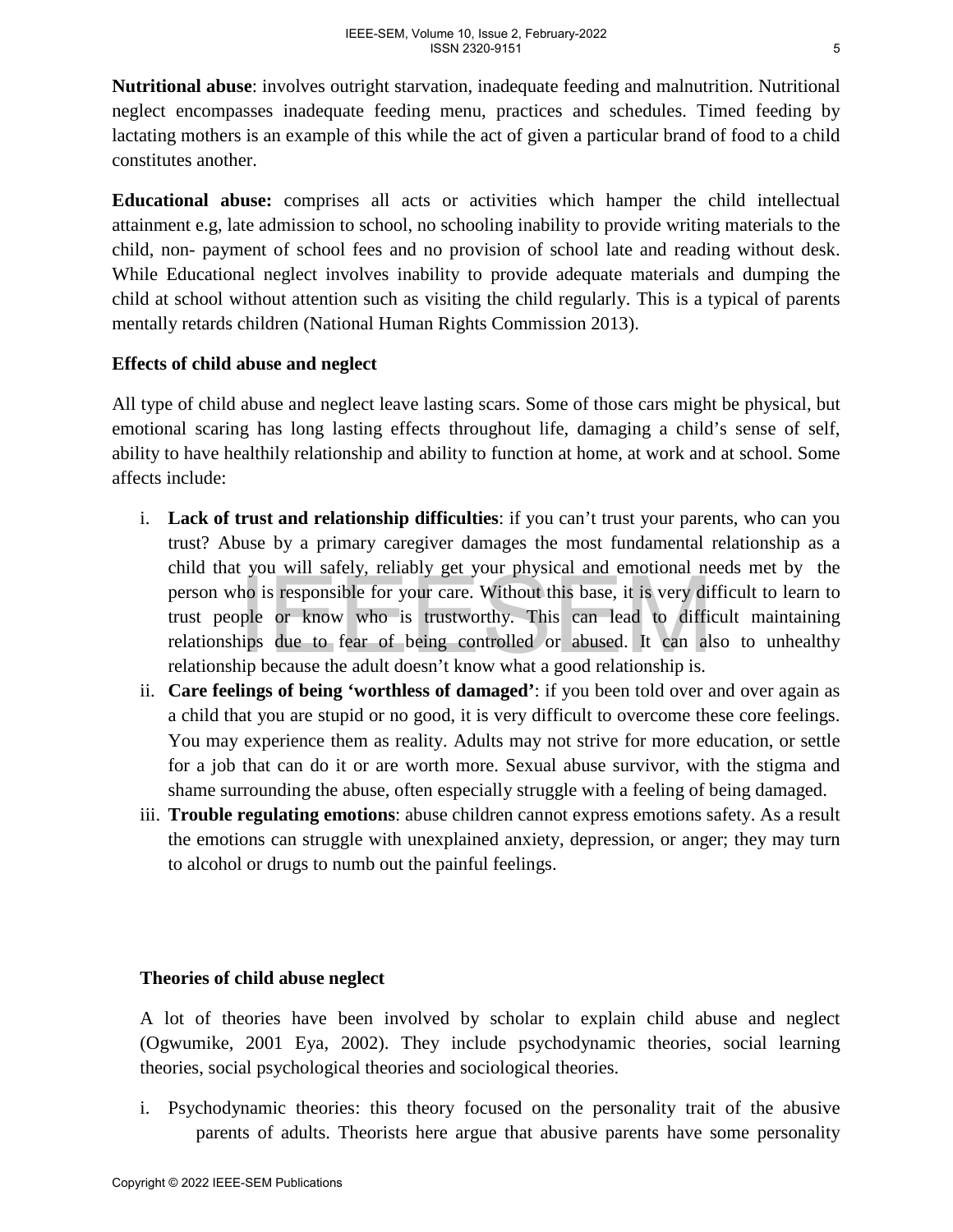problem or character defects. Such character defect include low psychological arousal, unrealistic expectations or impulsivity (Eya,2002)

- ii. The social learning theories: this emphasis the effect of reinforcement and modeling in the development of the child maltreatment (abuse). Theorist here argued that abusive parents were themselves abused when they were young. This view was supported by (Ogwumike 2001) reported that men and women who observed violence in their parents were more likely to be violent with their children.
- iii. The social psychological theories: this theory provides a kind of compromise between psychodynamic theories (which emphasized individual orientation) and social learning theory (which focused on environmental factors). Theorists focused on the interaction between the individual and environment. Hence, the victims physical and personality attributions as well as his behavior are contributory to his being maltreated. Thus, children who are mental retarded or physically handicapped have high tendency of being abused.
- iv. The sociological theories: these emphases docile factors as the primary cause of maltreatment. Such factors includes poverty, unemployment, high mobility, family size such as large families etc. theories here blame the society and government as the causative agents of child abuse and neglect.

## **The current situation of child abuse and neglect in Nigeria**

In Nigeria, deviations from normal, whether physical or especially, mental are feared, despised and ridiculed. Most Nigeria still sees the disabled child as resulting from the curse from gods. Most Nigerian cultures identity two offences against god/gods as the likely cause of handicapping conditions and as a result in some cases are neglected. These are:

- 1. Refusal of the family to worship or sacrifice to the god or gods and
- 2. Refusal to pay vow to such god/gods

Thus, when this neglect is made, the gods bring this disobedient family to order by causing the birth of handicapped children in the family. Certain cultures also belief that there are bad gods who derive pleasure from causing harm to people and that gods roam about the street in the midday and mid night inflicting harms on pregnant mothers whom they meet and cursing them to produce handicap children ( Tyler 2006) other cultures still view the child as the cause of his/her disability. Olusegun et al (2016) reported that some cultures believes that gods will punish child who misuses his/her organ against them. For example the dumb might have talked ill of hid gods while mentally retarded child might have used his/her wisdom to cheat in his/her former world and so he/she is now denied such powers. This explains why soothsayer is normally invited in such cases to explain the sources of the handicap and proffer solutions of all kinds. Usually, the soothsayer announces that the brings an ill luck to the family and should therefore be killed directly or indirectly. Some tribes exile the parental of the handicapped for months while others put the culprit in the chief house to serve as a servant for two years. This superstitions belief system exists alongside with chief house to serve as a servant for two years. This superstitious belief system exists alongside with chrisstain beliefs and practice and it is difficult to state that these beliefs and practices are things of the past. In some areas, handicapped children are thrown In Nigeria, deviations from normal, whether physical or especially, mental are and ridiculed. Most Nigeria still sees the disabled child as resulting from the Most Nigerian cultures identity two offences ageainst good/god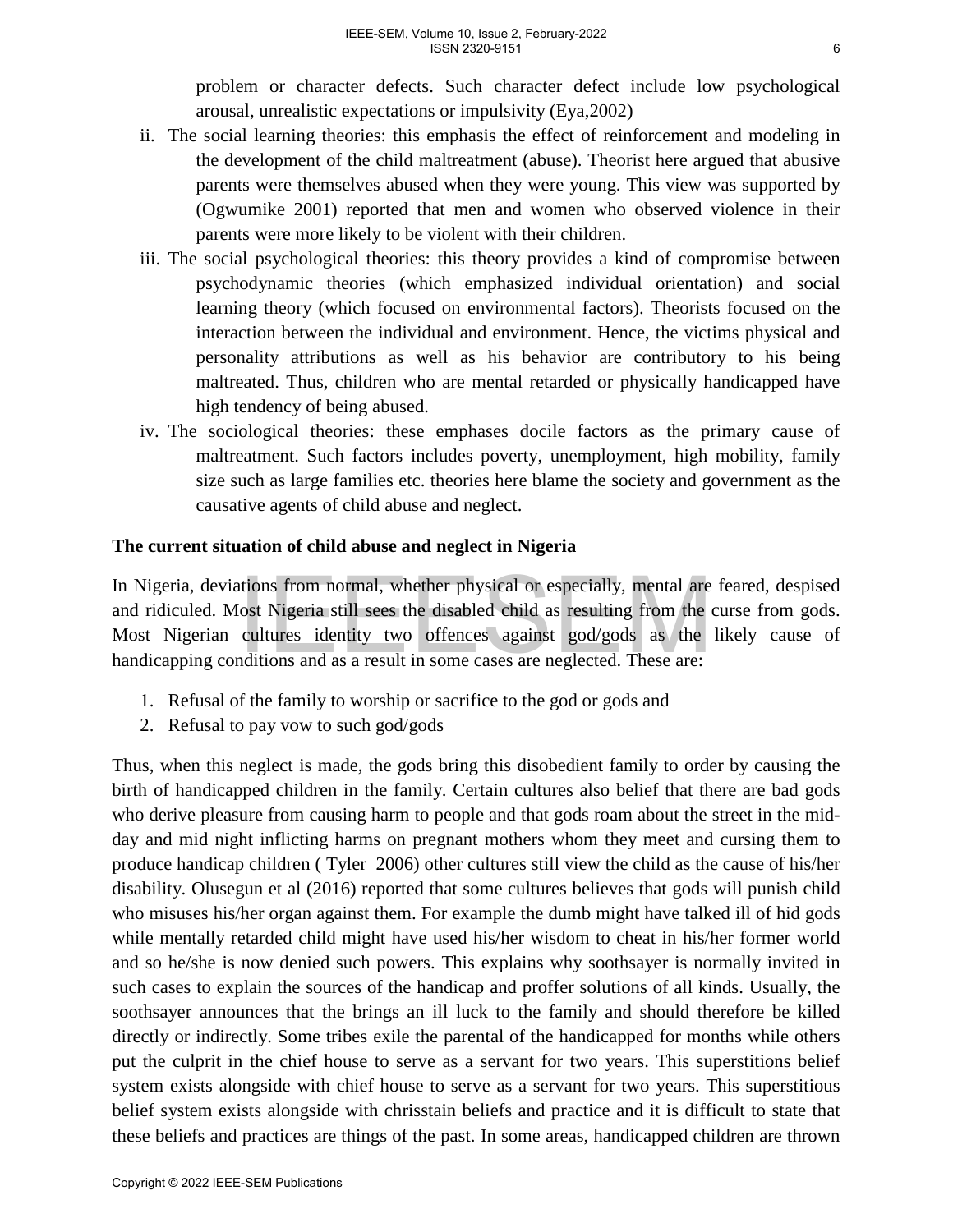away or starved to death. They are seen as animal or abnormal beings that can turn into animals like snakes or lions. They have taken human forms probably to punish their parents and relationship evil they committee in the past. They must therefore be killed or they will kill other children (Eya 2002) reported that the most handicapped children do not survive due abandonment, lack of care, poor feeding, poor medical attention and general neglect. In some families, mothers, mother in laws and grandmothers, can decide to remove a child by starving to death or when the child is sick, no medical attention is sought for him or her.

Educational and vocationally, the mentally retarded children are seen as useless and worthless with no hope for the future, therefore educating them is regarded as a waste of money, time and energy because they will never be able to support their families and maintain their parents at old age, very often parents do no pay adequate attention nearly enough to these vocationally, those trained and rehabilitated are denied employment under the predictions that they cannot be managed or that they are not profitable (Adeyemo 2014).

### **Implication for counselling**

Counseling as a tools is used to modify the behaviour of individuals, including parents, teachers, and students inclusive.Abuses in all its forms are a daily reality for many Nigerian children and only a fraction ever receive help. The child abuse and neglect has been expanded considerably to include more than just the beaten of the child and the likes. Mounting of programmes aimed at mass education and public enlightenment of the populace on the dangers of child abuse and neglect.

The facts remains that child abuse and neglect in Nigeria is an identified problem, that needs to be solved. Hence, the identify major causes of child abuse and neglect in Nigeria which are poverty, unwanted pregnancy, cultural factors, lack of family planning and so on should be addressed by the relevant stakeholders.

child abuse and neglect is one of the predominant problems that the societies are facing nowadays. Counsellors should embarks on enlighten programs to discourage child abuse and neglect. Such enlightenment could inform the relevant stakeholders on the consequent of child abuse and neglect to the society only a nation over tector and photometric means are a more and a present and expertiment of the proparames education and public enlightenment of the populace on the dangers of meglect.<br>The facts remains that child abuse an

The school counselor should enlighten parents on the impacts of child abuse and neglect at any forum and opportunity for parent and guardian to pay attention to children and avoid abuse and neglect of the children especially the vulnerable ones. .

The counselor should encouraged parents to give birth to numbers of children they can adequately Cartier for, and the government should ensure that the wealth of the Nation are evenly distributed in such a way that the poor would be able to benefit from the nations abundant wealth and children welfares services. above all, the law enforcement agencies should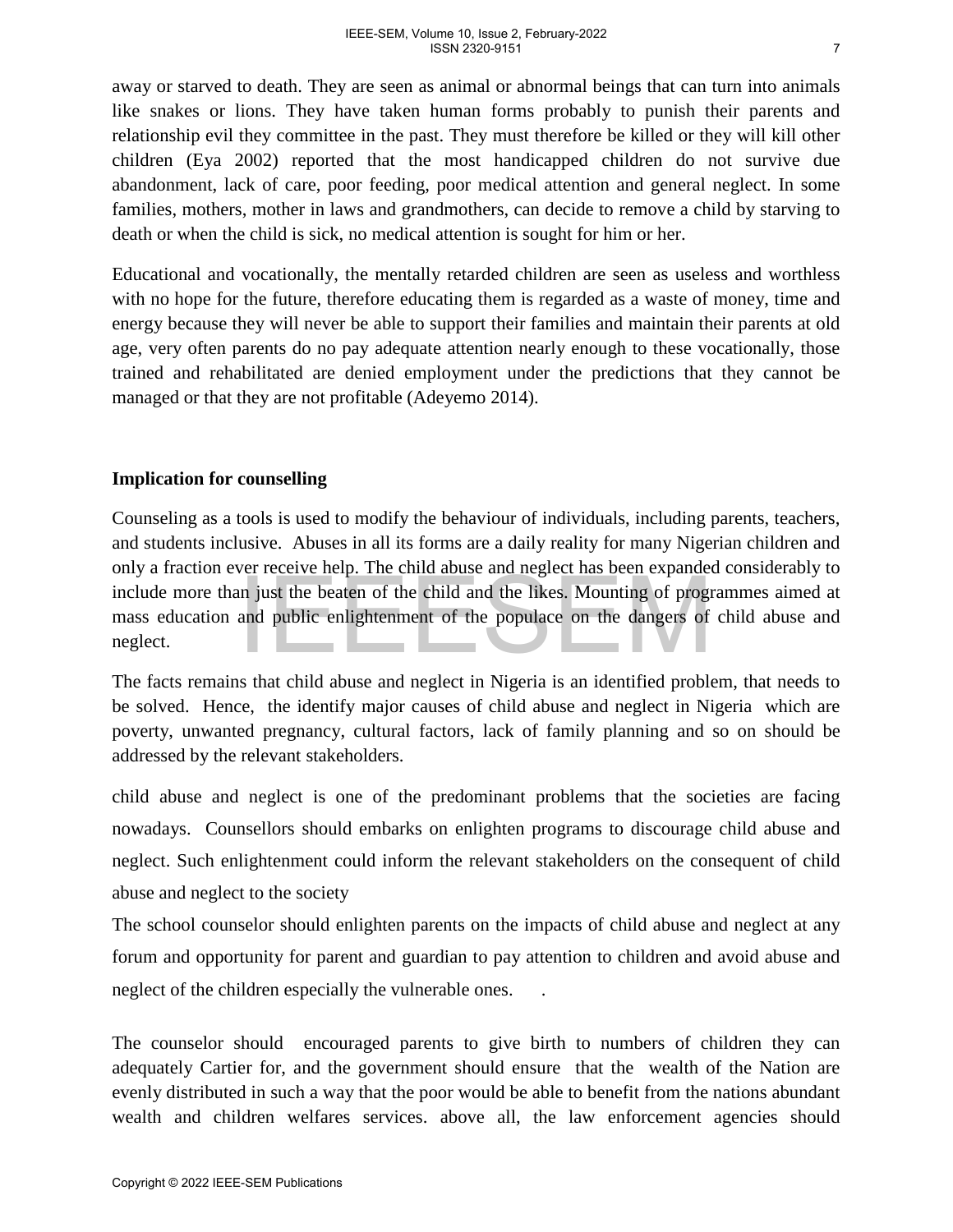encouraged to be alive to their duties in punishing wrongdoing relating to child traffickers, child molesters and child abusers.

Encourage family planning breast feeding and good parenting especially in this hard time. Monitoring and gathering of data on the state of children especially in the area of children abuse and neglect to help government put the necessary policy and measures in addressing the welfare of those children abuse and neglect

The counselors should help the children to understand the law that protect them and how they can benefit from it and most importantly to speak out in face of the abuse and neglect.

## **Recommendations for the eradication of child abuse/neglect.**

A problem identified is a problem solved. Hence, since the major cause of child abuse and neglect in Nigeria has been identifies. The only regret is that people do not recognize the argent needs to tackle child abuse and neglect. From all the fact, Nigerian children should as a matter of urgent is protected from all maltreatment in under to ensure their proper growth.

These are put further as recommendation and measures to tackle the issue of child abuse and neglect:

- a) Mounting of programmes aimed at mass education and public enlightenment of the populace on the dangers of child abuse and neglect and eradication of all form of social malaise
- b) Review of the children and young people laws and other laws relating to children to make them more relevant to the needs of children
- c) Organization of conferences, workshop and seminars on the child abuse and neglect especially at the grassroots level.
- d) Monitoring and gathering of data on the state of children especially in the area of children abuse and neglect.
- e) The nation wealth should be evenly distributed in such a way that the poor would be able to benefit from the nations abundant wealth and children welfares services.
- **f)** The government, the family, the church as well as the advocacy groups should co operate in child welfare matters in the form of exchange of information facilities, training and tracking of duly allocated resourced to children especially the specially needs children. (a) Mounting of programmes aimed at mass education and public enlightennies<br>on the dangers of child abuse and neglect and eradication of all form of social<br>by Review of the children and young people laws and other laws re

# **References**

- Achema, G., Emmanuel, A. & Odinigwe, N. (2014) Child abuse: Effects on the child and family in selected villages in Enugwu-Ukwu, Njikoka Local Government Area of Anambra, Nigeria. International Journal of Medicine and Biomedical Research Volume 3 (1) 22- 27
- Adeyemo O. O., & Bamidele I.(2014) The Menace of Domestic Violence: Improving the Lives of Women in Nigeria, 15 U. OF BENIN L. J., 196
- AMPPCAN (2006). Child Abuse and Neglect. AMPPCAN Advocacy Series Enugu

8